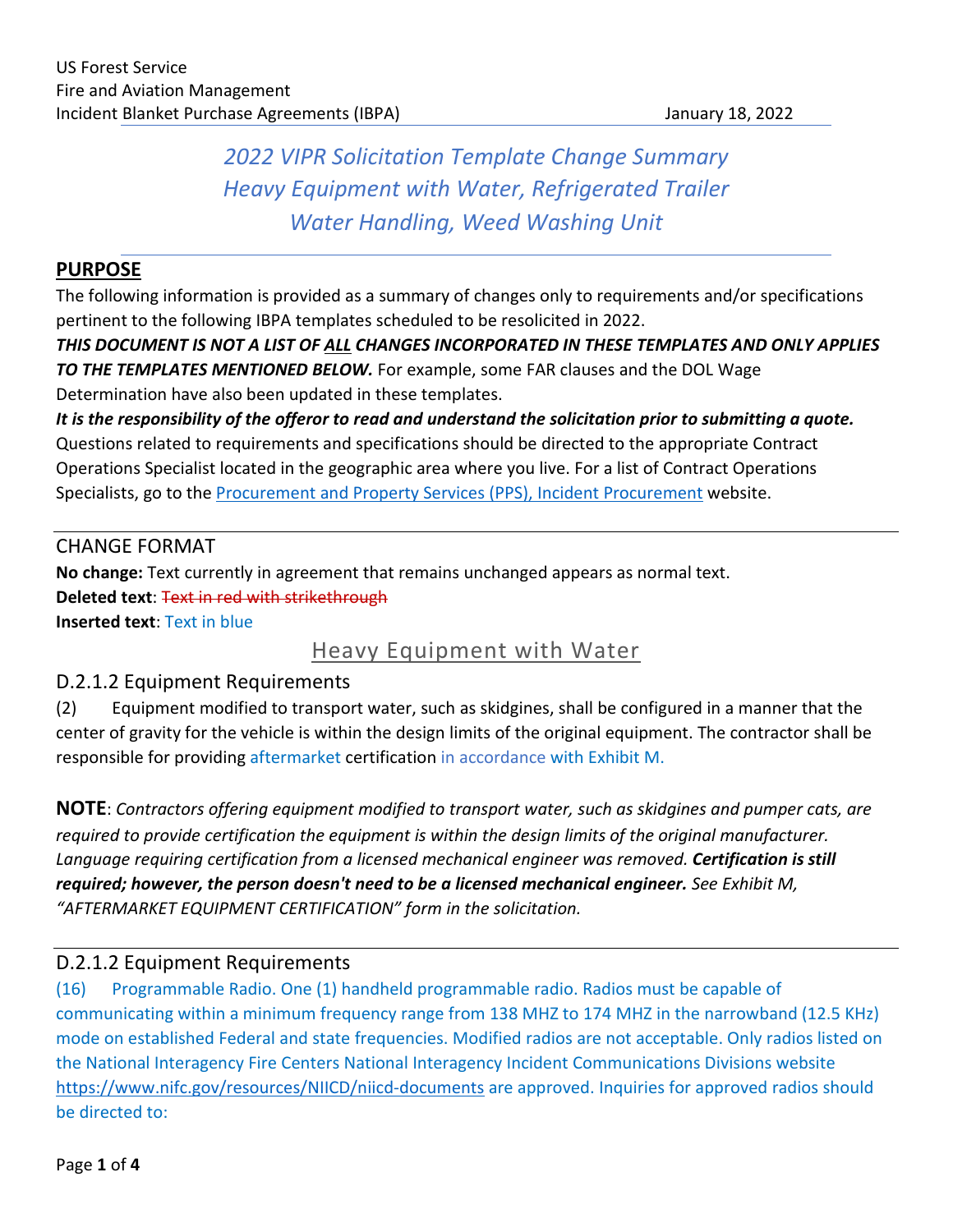Heavy Equipment with Water (continued)

Bill Forsyth Phone: (208) 387-5720 email[: bill.forsyth@usda.gov](mailto:bill.forsyth@usda.gov)

**NOTE**: *The requirement to provide a radio is for communication between equipment operators, the Heavy Equipment Boss and other fire line personnel. This requirement is consistent with other VIPR agreements requiring equipment operators to provide a radio.*

#### D.2.1.2.2 – Skidgines

(a) In addition to D.2.1.2, skidgines shall have:

(1) Skidgines - Tires shall have load ratings in accordance with the equipment Gross Vehicle Weight Ratings (GVWR). All tires on the equipment shall have sound sidewalls and adequate tire tread depth to hold tire chains. Chains are optional in the Pacific Northwest Region (R6) but required in all other Regions.

**NOTE**: *This change aligns all geographic areas with the same requirement.*

#### D.2.2 -- Transportation.

If the transport is retained by the incident for transporting other equipment, the company owning the transport must have <del>an existing agreement issued under the Heavy Equipment solicitation</del> a valid agreement and must be ordered with a separate resource order number. The point of hire will be the incident. For initial attack/severity, transport is required to remain with the equipment.

*NOTE: The intent behind this change is to provide greater flexibility for incidents to obtain a transport for hauling equipment.*

D.6.2 Ranking of Awarded Resources for Dispatch Priority.

```
(e) Advantages
```
(1) SKIDGINES POSSIBLE POINTS:

Gallons Hauled (Type 1) 274 points

Gallons Hauled (Type 2) 236 points

Gallons Hauled (Type 3 and 4) 150 points

Foam Proportioner (Type 1 and 2) 27 points

Foam Proportioner (Type 3 & 4) 60 points

Monitor (Type 1 and 2 only) 27 points

Winch or Grapple (Type 3 & 4 only) 118 points

Attribute, not given points: Detachable Tank with Grapple\* (Type 3 and 4 only)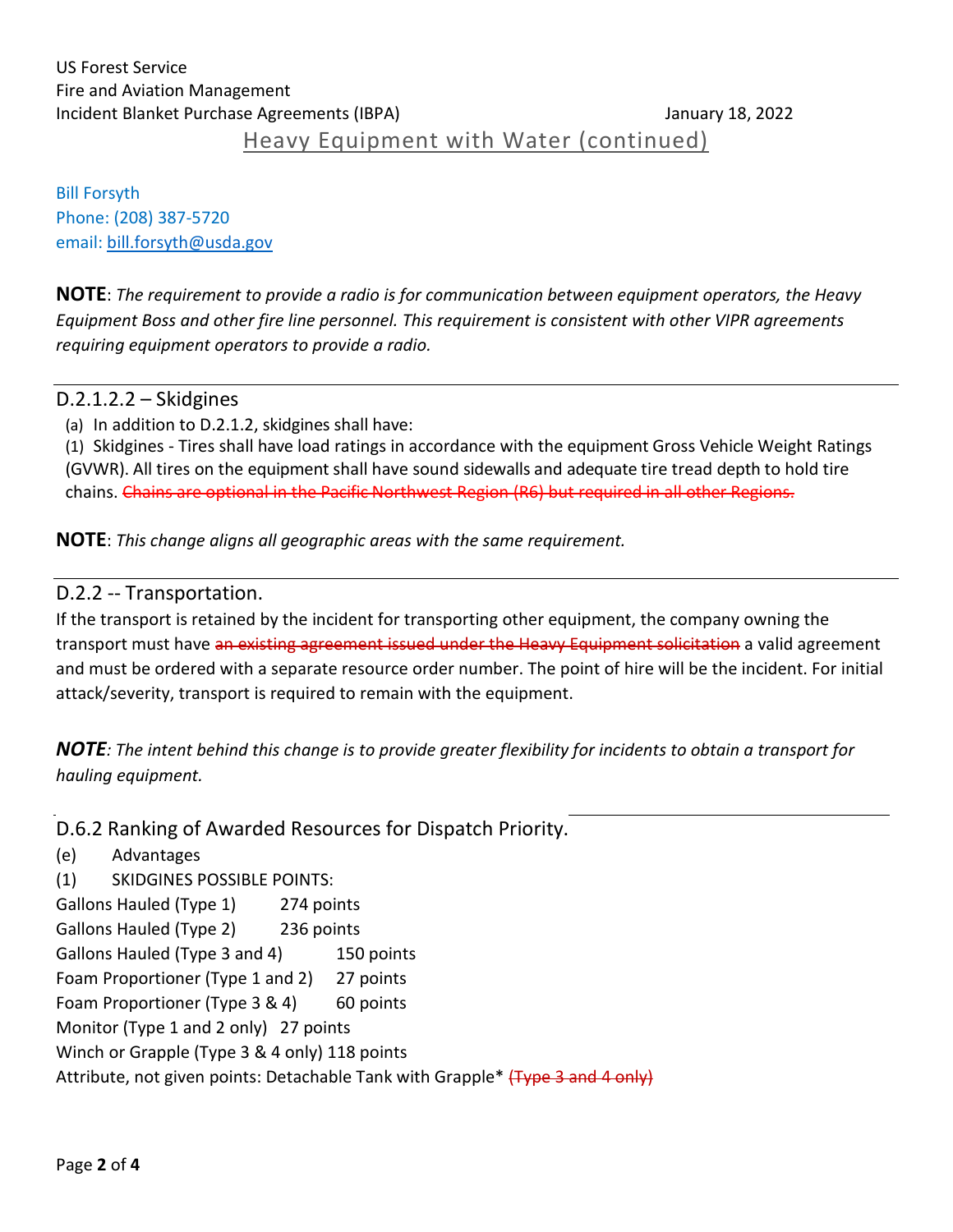### US Forest Service Fire and Aviation Management Incident Blanket Purchase Agreements (IBPA) January 18, 2022

## Heavy Equipment with Water (continued)

\*NOTE: This attribute will be listed on the priority dispatch list and if the incident specifically orders the equipment with this attribute, vendors offering that attribute will be given preference as they appear on the priority dispatch list.

*NOTE: This change allows all Skidgines, Types 1-4, to provide a detachable tank with grapple.*

#### EXHIBIT M – FORMS AND CHECKLISTS

The current equipment inspection forms will be replaced with a minimum equipment inventory list. The list will identify items and quantity required to be provided with the equipment. Space will be provided to list optional items or quantities carried.

**NOTE**: *The intent of this change is to clarify the items and quantities required to be provided with the equipment. It is recommended contractors print and have the list readily available if requested by the agency for inspection purposes.*

# Water Handling

#### D.2.1.2 -- Equipment Requirement. All equipment shall have:

(a) In addition to these requirements, engines and tenders shall meet all Federal and State Motor Vehicle Requirements.

(d) Tow-behind units are not acceptable. for Engines or Tactical Water Tenders.

#### D.2.3 -- Programmable Radio: Engines and Water Tenders.

(b) Radios must be capable of communicating within a minimum frequency range of 138 MHz to 174 MHz in the narrowband (12.5 KHz) mode on established Federal and state frequencies. Modified radios are not acceptable. Only radios listed on the National Interagency Fire Center's National Interagency Incident Communications Divisions' website https://www.nifc.gov/resources/NIICD/niicd-documents are approved. Inquiries should be directed to: Bill Forsyth Phone: (208) 387-5720 email[: bill.forsyth@usda.gov](mailto:bill.forsyth@usda.gov)

**NOTE**: *Updated website and contact for inquiries about radio requirements.* 

#### EXHIBIT M – FORMS AND CHECKLISTS

The current equipment inspection forms will be replaced with a minimum equipment inventory list. The list will identify items and quantity required to be provided with the equipment. Space will be provided to list optional items or quantities carried.